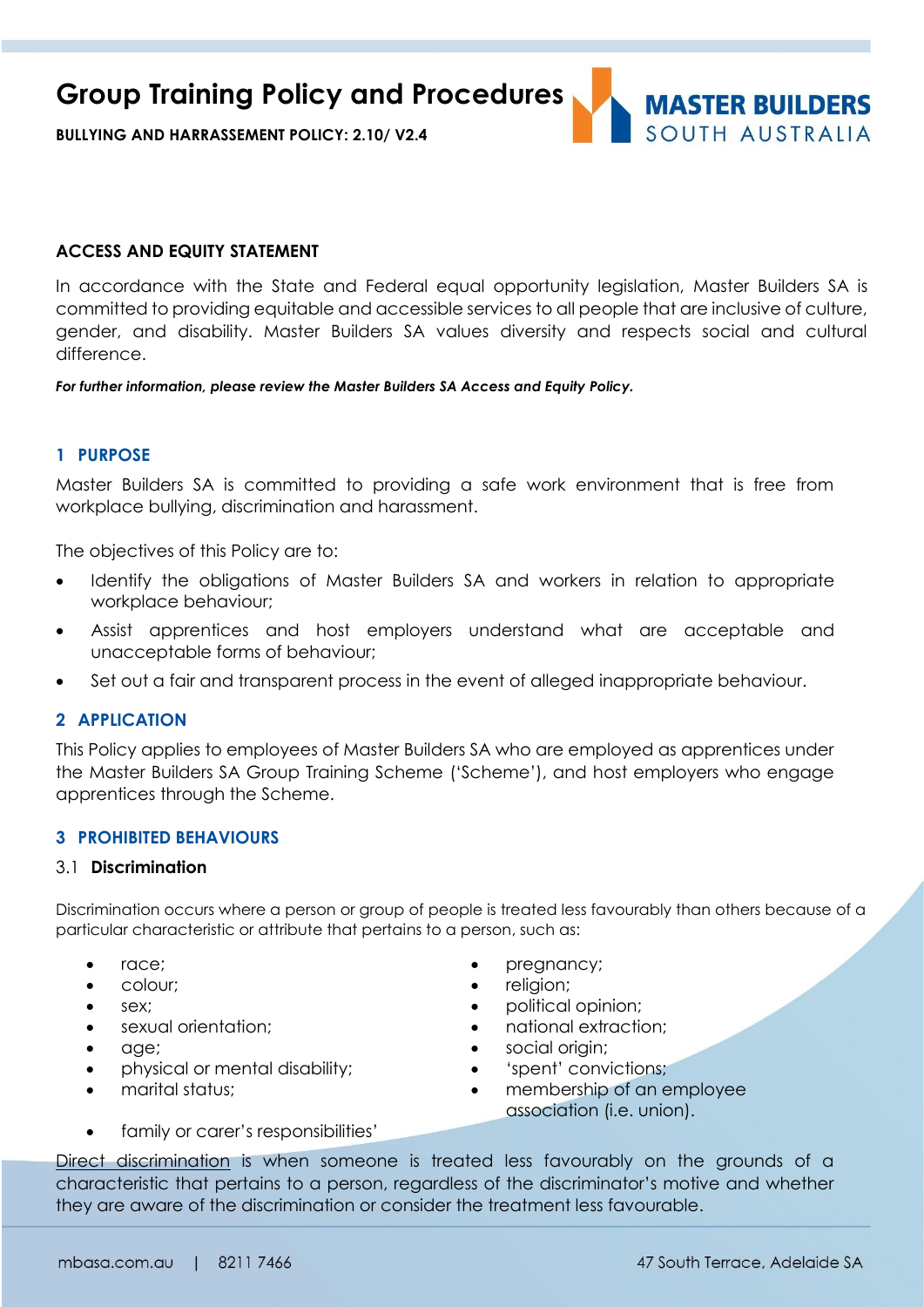

**BULLYING AND HARRASSEMENT POLICY: 2.10/ V2.4**

Indirect discrimination is when a requirement (or rule) that appears to be neutral and the same for everyone in fact has the effect of disadvantaging someone because they have a particular characteristic.

Master Builders SA is committed to providing a workplace that is free from unlawful discrimination. Master Builders SA applies equal opportunity principles, including in respect of:

- the recruitment of workers;
- the terms and conditions for work including the payment of wages and other benefits;
- training, promotion and other opportunities;
- the allocation of work duties;
- the application of reasonable management action.

Host employers are required to apply equal opportunity principles in relation to the engagement of apprentices and must not engage in practices that may be considered to be discriminatory.

### 3.2 **Workplace Bullying**

Workplace bullying is *repeated and unreasonable behaviour* by an individual or group of individuals directed towards a worker or group of workers that creates a risk to health and safety.

*Repeated behaviour* refers to the persistent nature of the behaviour and can involve a range of behaviours over time.

*Unreasonable behaviour* means behaviour that a reasonable person, having considered the circumstances, would see as unreasonable, including behaviour that is victimising, humiliating, intimidating or threatening.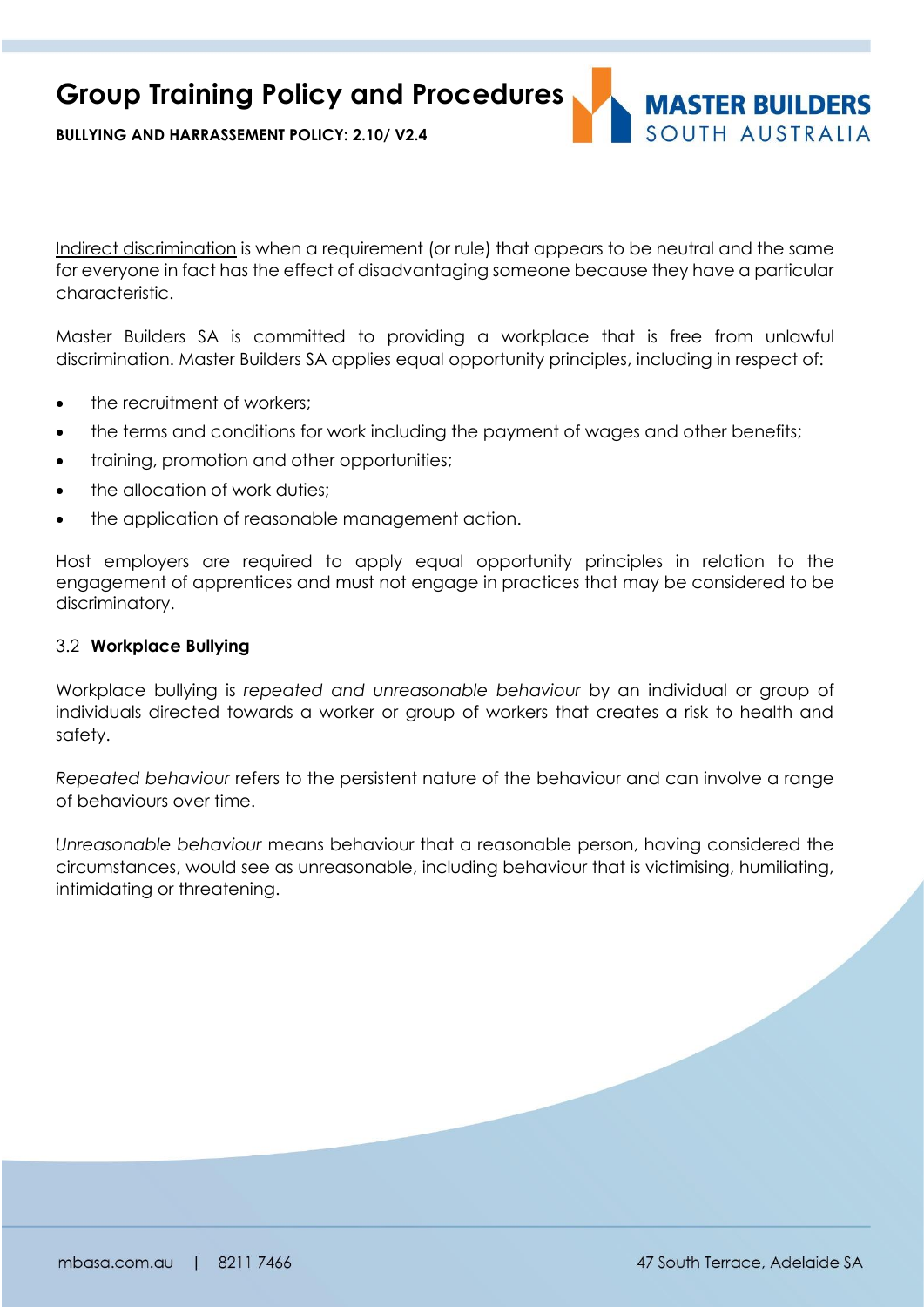**BULLYING AND HARRASSEMENT POLICY: 2.10/ V2.4**



The following types of behaviour may constitute workplace bullying:

- abusive, insulting or offensive language or comments;
- aggressive and intimidating conduct;
- belittling or humiliating comments;
- 
- 
- 
- displaying offensive material about a person;
- unjustified criticism or complaints;
- deliberately excluding someone from work-related activities;
- withholding information that is vital for effective work performance;
- setting unreasonable timelines or constantly changing deadlines;
- victimisation; setting tasks that are unreasonably below or beyond a person's skill level;
- 'initiation' practices physical harm or violence
	- practical jokes or initiation; denying access to information, supervision, consultation or resources to the detriment of the worker;
		- spreading misinformation or malicious rumours; and
		- changing work arrangements such as rosters and leave to deliberately inconvenience a particular worker or workers.

This is not an exhaustive list; other types of behaviour may also constitute bullying if it creates a risk to health and safety. Conduct may constitute bullying even if it was not intended to victimise, humiliate, intimidate or threaten.

### **Reasonable management action carried out in a reasonable manner**

Reasonable management action taken in a reasonable manner will not constitute workplace bullying.

Examples of reasonable management action include:

- Setting realistic and achievable performance goals;
- Fair and appropriate rostering and allocation of working hours;
- Electing not to select a worker for promotion after a fair and transparent process;
- Informing a worker about unsatisfactory work performance in an honest, fair and constructive way;
- Informing a worker about unreasonable behaviour in an objective and confidential way;
- Investigating alleged misconduct;
- Directing a worker to carry out a lawful and reasonable direction;
- Implementing organisational changes or restructuring;
- Transferring a worker to another area or role for genuine operational reasons;
- Disciplining a worker, including suspension or termination of employment, where appropriate.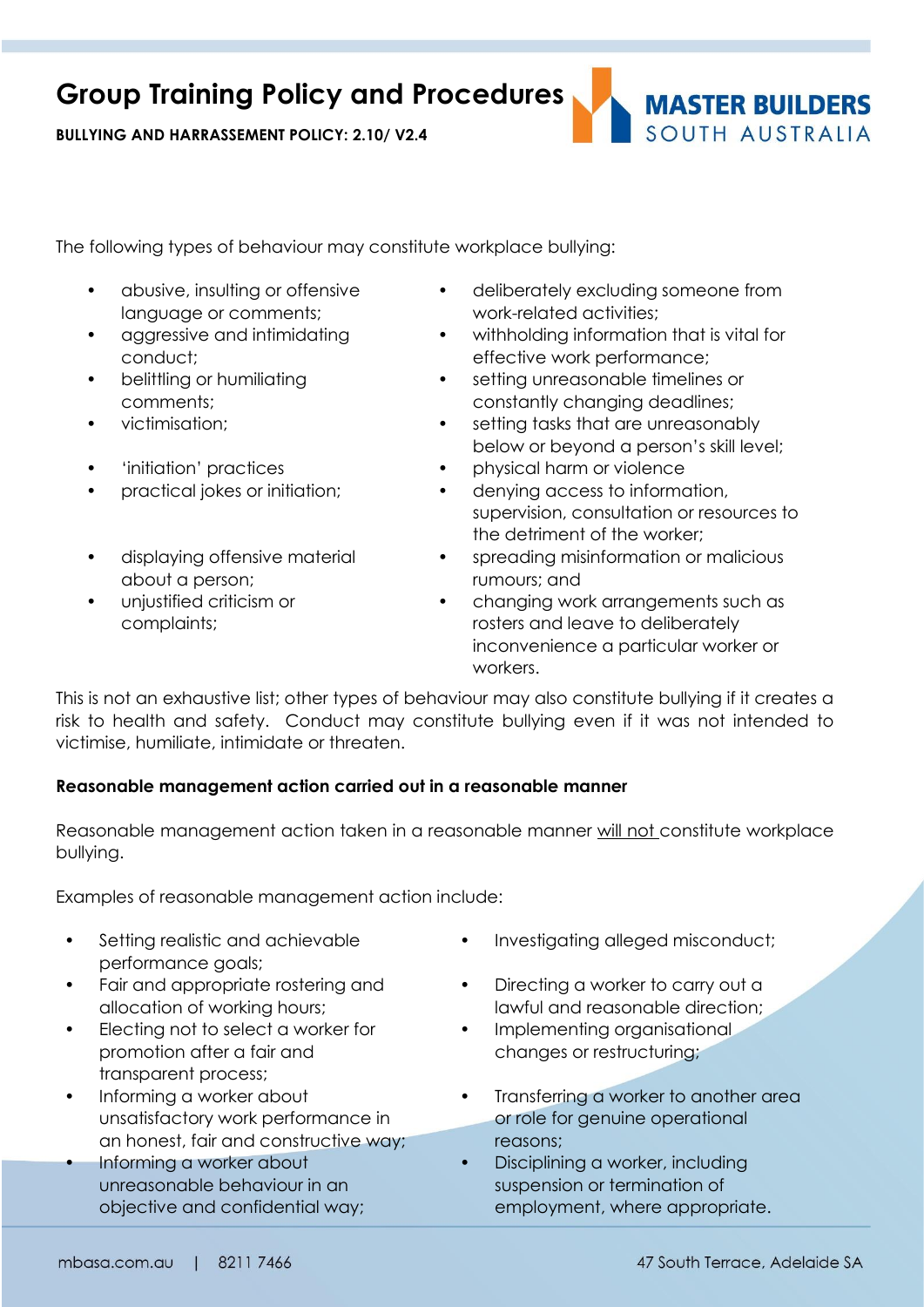### **BULLYING AND HARRASSEMENT POLICY: 2.10/ V2.4**

### 3.3 **Harassment and Sexual harassment**

Harassment is any unwelcome or uninvited behaviour that causes or has the potential to cause offence, intimidation or humiliation and it is reasonable in the circumstances for the person to feel that way.

Sexual harassment is unwelcome conduct of a sexual nature which makes a person feel offended, humiliated and/or intimidated, where a reasonable person would anticipate that reaction in the circumstances. Examples of sexual harassment include, but are not limited to:

- 
- Verbal remarks with sexual connotations;
- Any action or comment of a sexual nature;
- Display of inappropriate objects or pictures, written emails or text messages;
- Repeated requests to go out on dates;

• Uninvited physical contact; • Questions or insinuations about a person's private life or sexual activity;

**MASTER BUILDERS** 

SOUTH AUSTRALIA

- Sexually explicit jokes, banter or innuendo;
- Inappropriate staring or leering;
- Viewing, downloading, sending, or printing sexually explicit or other inappropriate material, and
- Offensive or unwanted communication including phone calls, emails, text messages or messages sent via other forums including Messenger, social media etc.

Harassment and sexual harassment may occur even if it is not intentional, and can be the result of a single incident or more than one incident.

### 3.4 **Victimisation**

Victimisation means treating someone unfairly because they have exercised their rights under this Policy to make a complaint, or under some other workplace law, or because they have supported someone else who acted upon those rights.

It is unlawful to victimise a person who:

- intends to, or does, make a complaint;
- intends to, or does, provide information as part of an investigation process; or
- otherwise supports a person who intends to make a complaint, or has made a complaint.

### 3.5 **Outside of Work Behaviour**

The prohibited behaviours described Part 3 of this Policy are not limited to behaviour only occurring inside of the normal workplace. The Policy also applies to any behaviours that occur outside the normal workplace, where there is a connection to work. For example, during training, at work related events or functions, or communications sent to other employees outside of work hours, including on social media.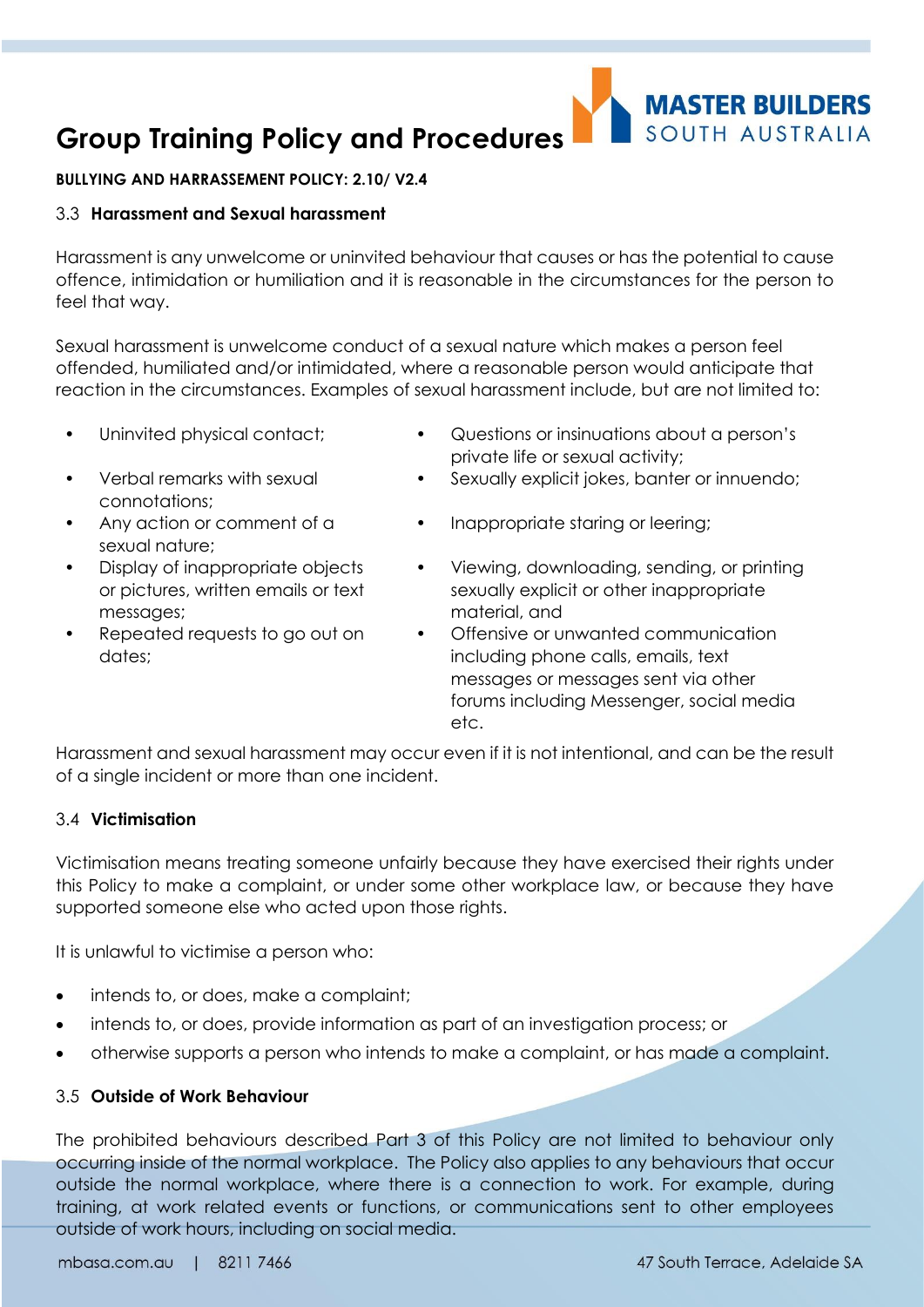**BULLYING AND HARRASSEMENT POLICY: 2.10/ V2.4**



### **4 RESOLUTION OF COMPLAINTS**

### 4.1 **Complaints**

Any apprentice who feels that they have been subjected to inappropriate behaviour of the kind identified in Part 3 of this Policy may make a complaint about the behaviour. The complaint may be dealt with as an informal complaint (see self-help and informal intervention below), or as a formal complaint.

Master Builders SA encourages apprentices to make attempts to resolve complaints informally by raising the issue with the other party (where it is appropriate to do so having regard to the nature of the behaviour).

Where necessary, Master Builders SA may take action to investigate a matter that has not been instigated by a complainant, or that has been notified to Master Builders SA by another person.

### 4.2 **Self-help**

An apprentice may elect to seek to resolve a matter by discussing the matter with the perpetrator or host employer representative. This may involve the individual informing the perpetrator that they consider their behaviour to be inappropriate, and request that the behaviour stop. Self-help may be appropriate in circumstances where the perpetrator may not realise that the individual considers their behaviour to be inappropriate, or that it has had a negative effect on the individual.

### 4.3 **Informal intervention**

Where a matter is not capable of being resolved through self-help, the apprentice may notify the Master Builders SA Field Coordinator, or Manager (Training and Apprentices), or his or her delegate.

Where a Field Coordinator is notified, the Field-Coordinator shall notify the Manager (Training and Apprentices).

The Field Coordinator or Manager (Training and Apprentices) shall discuss the issue with the worker and consider options to resolve the matter.

The Manager (Training and Apprentices) shall notify the Director (Membership & Business Development) or another member of the Executive Team, where appropriate.

The informal resolution of the matter may involve the Manager (Training and Apprentices), or his or her delegate:

- Facilitating an informal discussion between the individual and perpetrator;
- Notifying the perpetrator and/or other relevant persons of the standards of appropriate behaviour;
- Notifying the perpetrator that the behaviour must stop and not occur again;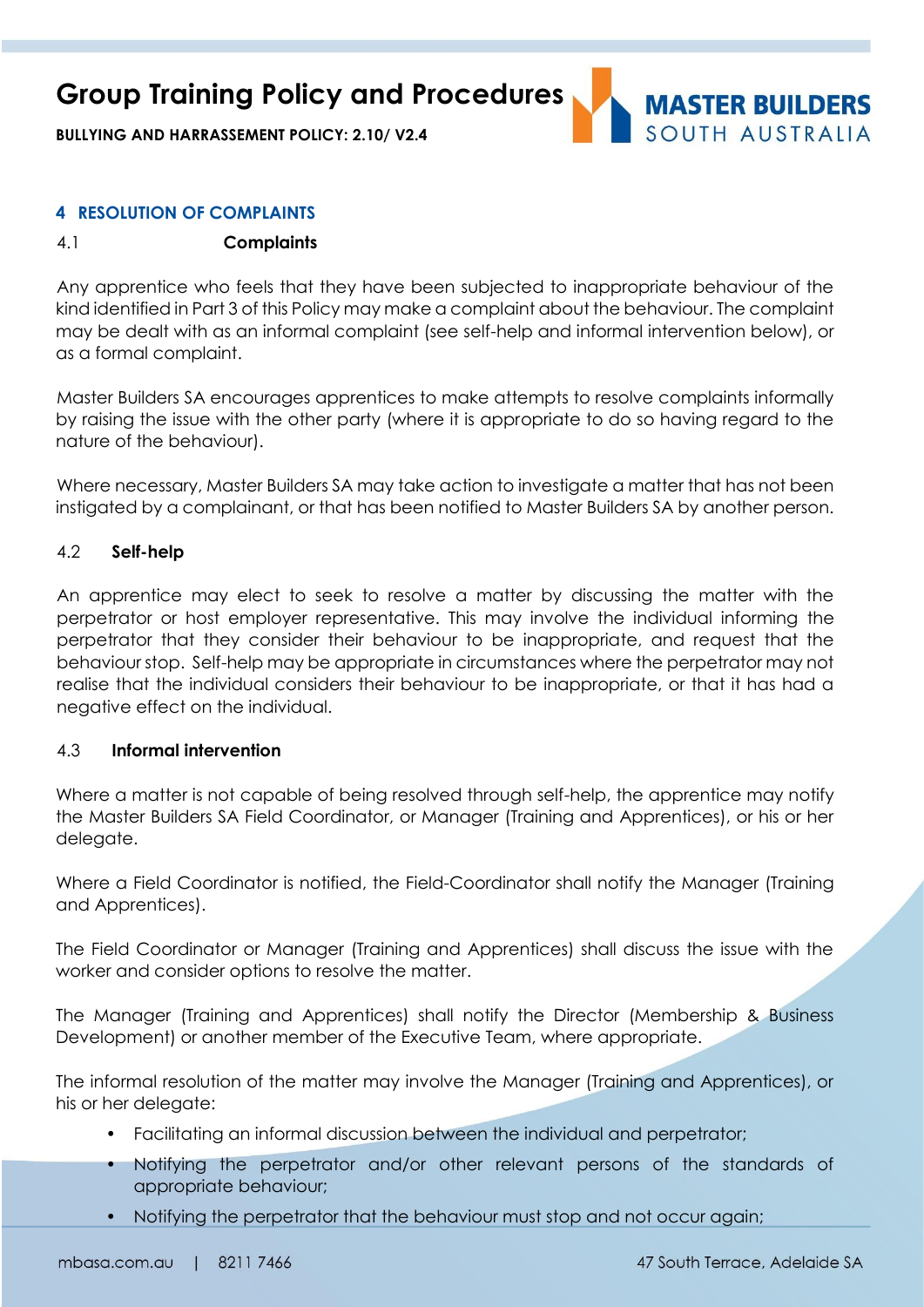

**BULLYING AND HARRASSEMENT POLICY: 2.10/ V2.4**

• Considering appropriate measures to prevent the behaviour from occurring again, including the placement of the apprentice at another worksite or with another host employer.

### 4.4 **Formal complaint**

If the matter is not resolved through informal processes, a formal complaint may be made.

A formal complaint is to be made in writing by the apprentice.

Where a formal complaint is made, the Manager (Training and Apprentices) shall notify the Director (Membership & Business Development) or another member of the Executive Team, where appropriate.

Master Builders SA shall take appropriate action to address the issue, which may involve investigating the matter. An investigation may involve taking statements from the complainant, any witnesses and the person alleged to have engaged in offensive behaviour.

While a matter is being investigated, Master Builders SA may take any action as necessary, such as placing the apprentice at another worksite or ensuring that the apprentice and alleged perpetrator are not working directly with each other.

After the investigation is completed (if applicable), Master Builders SA will make a determination relating to the complaint and take appropriate action. This may include removing the apprentice from the host employer on a temporary or permanent basis and/or terminating the host employer agreement. Where the perpetrator is an employee of Master Builders SA, disciplinary action (including termination of employment), may be taken against the perpetrator.

Where a formal complaint is made and it is determined from the investigation that the complaint is vexatious or has been made without proper cause, the person making the complaint may be subject to disciplinary action (including dismissal).

### 4.5 **External complaints or claims**

Where a worker lodges a complaint or claim with an external agency or Commission (such as SafeWork SA or the Fair Work Commission), the Master Builders SA complaints and/or disciplinary process may be suspended or postponed as necessary.

### **5 RESPONSIBILITIES AND OTHER MATTERS**

### 5.1 **Host employers**

Host employers are responsible for providing a safe workplace for apprentices and ensuring that workers engaged by the host employer do not engage in inappropriate behaviour that may affect the health and safety of Master Builders SA apprentices.